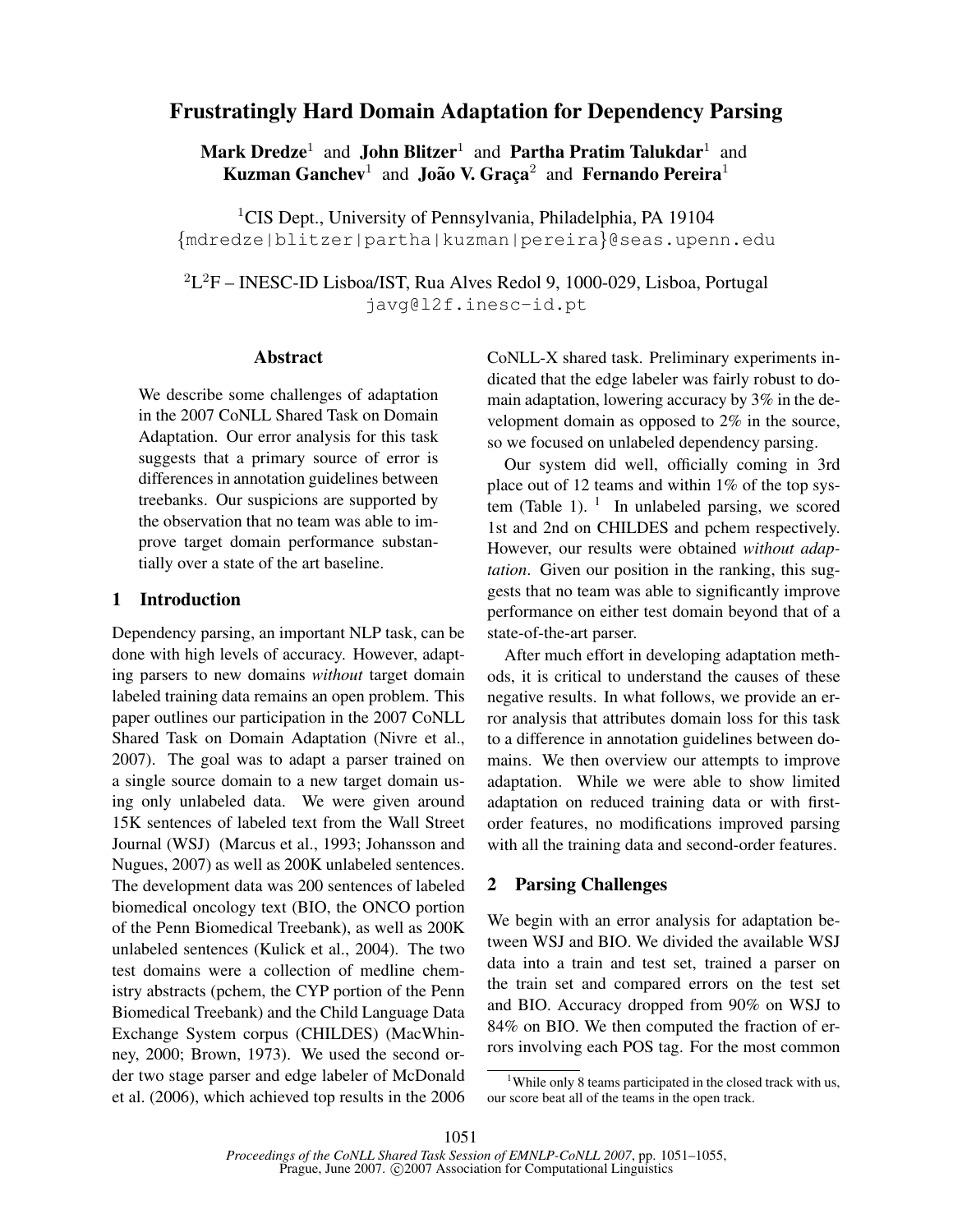|             | pchem l | pchem ul | childes ul | bio ul |
|-------------|---------|----------|------------|--------|
| Ours        | 80.22   | 83.38    | 61.37      | 83.93  |
| <b>Best</b> | 81.06   | 83.42    | 61.37      |        |
| Mean        | 73.03   | 76.42    | 57.89      |        |
| Rank        | 3rd     | 2nd      | 1st        |        |

Table 1: Official labeled (l) and other unlabeled (ul) submitted results for the two test domains (pchem and childes) and development data accuracy (bio). The parser was trained on the provided WSJ data.

POS types, the loss (difference in source and target error) was: verbs (2%), conjunctions (5%), digits (23%), prepositions (4%), adjectives (3%), determiners (4%) and nouns (9%). <sup>2</sup> Two POS types stand out: digits and nouns. Digits are less than 4% of the tokens in BIO. Errors result from the BIO annotations for long sequences of digits which do not appear in WSJ. Since these annotations are new with respect to the WSJ guidelines, it is impossible to parse these without injecting knowledge of the annotation guidelines.  $3$  Nouns are far more common, comprising 33% of BIO and 30% of WSJ tokens, the most popular POS tag by far. Additionally, other POS types listed above (adjectives, prepositions, determiners, conjunctions) often attach to nouns. To confirm that nouns were problematic, we modified a first-order parser (no second order features) by adding a feature indicating correct noun-noun edges, forcing the parser to predict these edges correctly. Adaptation performance rose on BIO from 78% without the feature to 87% with the feature. This indicates that most of the loss comes from missing these edges.

The primary problem for nouns is the difference between structures in each domain. The annotation guidelines for the Penn Treebank flattened noun phrases to simplify annotation (Marcus et al., 1993), so there is no complex structure to NPs. Kübler (2006) showed that it is difficult to compare the Penn Treebank to other treebanks with more complex noun structures, such as BIO. Consider the WSJ phrase "the New York State Insurance Department". The annotation indicates a flat structure, where every token is headed by "Department". In contrast, a similar BIO phrase has a very different structure, pursuant to the BIO guidelines. For "the detoxication enzyme glutathione transferase P1-1", "enzyme" is the head of the NP, "P1-1" is the head of "transferase", and "transferase" is the head of "glutathione". Since the guidelines differ, we observe *no* corresponding structure in the WSJ. It is telling that the parser labels this BIO example by attaching every token to the final proper noun "P1-1", exactly as the WSJ guidelines indicate. Unlabeled data cannot indicate that BIO uses a different standard.

Another problem concerns appositives. For example, the phrase "Howard Mosher, president and chief executive officer," has "Mosher" as the head of "Howard" and of the appositive NP delimited by commas. While similar constructions occur in BIO, there are no commas to indicate this. An example is the above BIO NP, in which the phrase "glutathione transferase P1-1" is an appositive indicating which "enzyme" is meant. However, since there are no commas, the parser thinks "P1-1" is the head. However, there are not many right to left attaching nouns.

In addition to a change in the annotation guidelines for NPs, we observed an important difference in the distribution of POS tags. NN tags were almost twice as likely in the BIO domain (14% in WSJ and 25% in BIO). NNP tags, which are close to 10% of the tags in WSJ, are nonexistent in BIO (.24%). The cause for this is clear when the annotation guidelines are considered. The proper nouns in WSJ are names of companies, people and places, while in BIO they are names of genes, proteins and chemicals. However, for BIO these nouns are labeled NN instead of NNP. This decision effectively removes NNP from the BIO domain and renders all features that depend on the NNP tag ineffective. In our above BIO NP example, all nouns are labeled NN, whereas the WSJ example contains NNP tags. The largest tri-gram differences involve nouns, such as *NN-NN-NN*, *NNP-NNP-NNP*, *NN-IN-NN*, and *IN-NN-NN*. However, when we examine the coarse POS tags, which do not distinguish between nouns, these differences disappear. This indicates that while the overall distribution of POS tags is similar between the domains, the fine grained tags differ. These fine grained tags provide more information than coarse tags; experiments that removed fine grained tags

<sup>&</sup>lt;sup>2</sup>We measured these drops on several other dependency parsers and found similar results.

<sup>&</sup>lt;sup>3</sup>For example, the phrase " $(R = 28\% (10/26); K = 10\% (3/29);$ chi2 test: p=0.014)."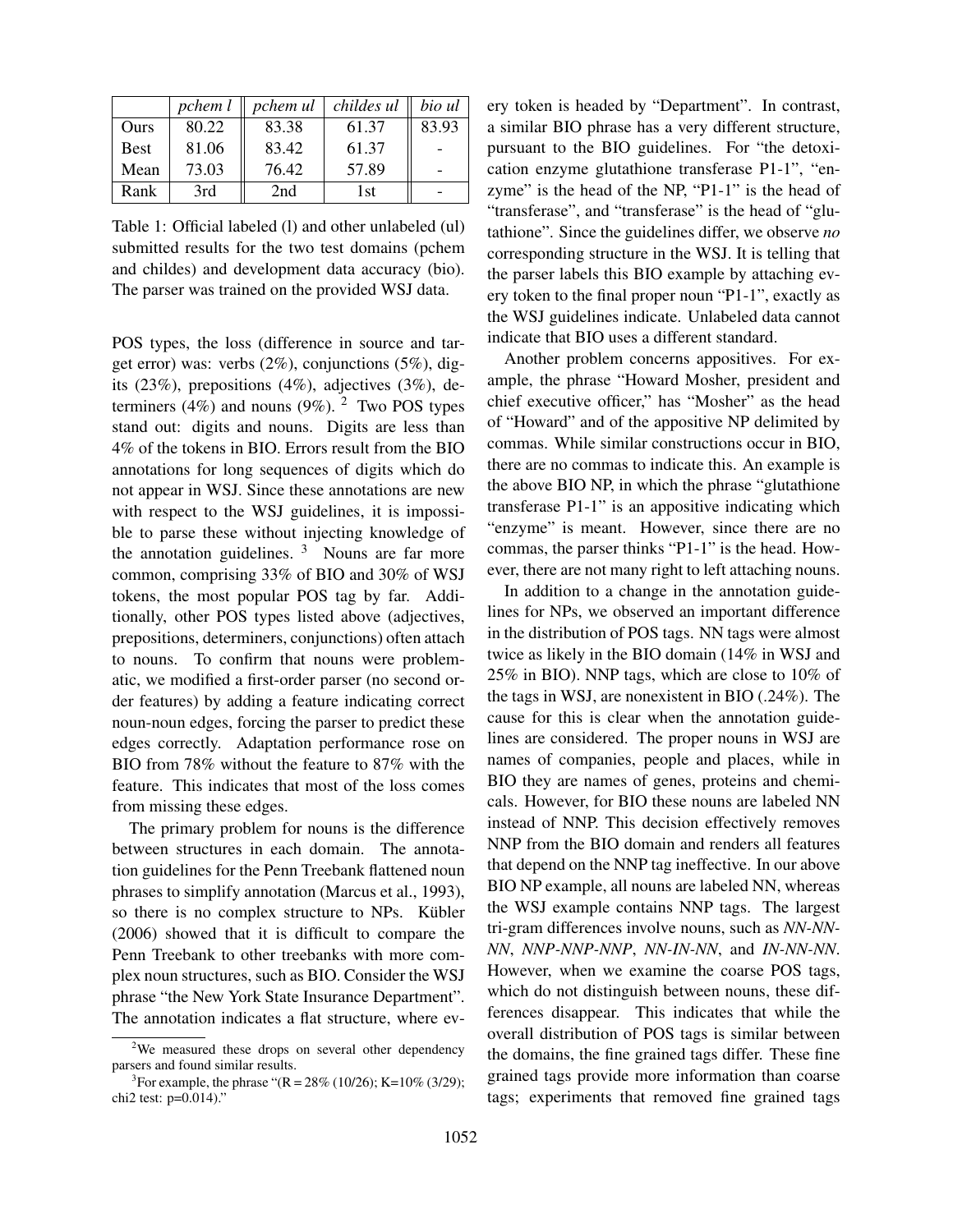hurt WSJ performance but did not affect BIO.

Finally, we examined the effect of unknown words. Not surprisingly, the most significant differences in error rates concerned dependencies between words of which one or both were unknown to the parser. For two words that were seen in the training data loss was 4%, for a single unknown word loss was 15%, and 26% when both words were unknown. Both words were unknown only 5% of the time in BIO, while one of the words being unknown was more common, reflecting 27% of decisions. Upon further investigation, the majority of unknown words were nouns, which indicates that unknown word errors were caused by the problems discussed above.

Recent theoretical work on domain adaptation (Ben-David et al., 2006) attributes adaptation loss to two sources: the difference in the distribution between domains and the difference in labeling functions. Adaptation techniques focus on the former since it is impossible to determine the latter without knowledge of the labeling function. In parsing adaptation, the former corresponds to a difference between the features seen in each domain, such as new words in the target domain. The decision function corresponds to differences between annotation guidelines between two domains. Our error analysis suggests that the primary cause of loss from adaptation is from differences in the annotation guidelines themselves. Therefore, significant improvements cannot be made without specific knowledge of the target domain's annotation standards. No amount of source training data can help if no relevant structure exists in the data. Given the results for the domain adaptation track, it appears no team successfully adapted a state-of-the-art parser.

## 3 Adaptation Approaches

We survey the main approaches we explored for this task. While some of these approaches provided a modest performance boost to a simple parser (limited data and first-order features), no method added any performance to our best parser (all data and second-order features).

#### 3.1 Features

A natural approach to improving parsing is to modify the feature set, both by removing features less likely to transfer and by adding features that are more likely to transfer. We began with the first approach and removed a large number of features that we believed transfered poorly, such as most features for noun-noun edges. We obtained a small improvement in BIO performance on limited data only. We then added several different types of features, specifically designed to improve noun phrase constructions, such as features based on the lexical position of nouns (common position in NPs), frequency of occurrence, and NP chunking information. For example, trained on in-domain data, nouns that occur more often tend to be heads. However, none of these features transfered between domains.

A final type of feature we added was based on the behavior of nouns, adjectives and verbs in each domain. We constructed a feature representation of words based on adjacent POS and words and clustered words using an algorithm similar to that of Saul and Pereira (1997). For example, our clustering algorithm grouped first names in one group and measurements in another. We then added the cluster membership as a lexical feature to the parser. None of the resulting features helped adaptation.

#### 3.2 Diversity

Training diversity may be an effective source for adaptation. We began by adding information from multiple different parsers, which has been shown to improve in-domain parsing. We added features indicating when an edge was predicted by another parser and if an edge crossed a predicted edge, as well as conjunctions with edge types. This failed to improve BIO accuracy since these features were less reliable at test time. Next, we tried instance bagging (Breiman, 1996) to generate some diversity among parsers. We selected with replacement 2000 training examples from the training data and trained three parsers. Each parser then tagged the remaining 13K sentences, yielding 39K parsed sentences. We then shuffled these sentences and trained a final parser. This failed to improve performance, possibly because of conflicting annotations or because of lack of sufficient diversity. To address conflicting annota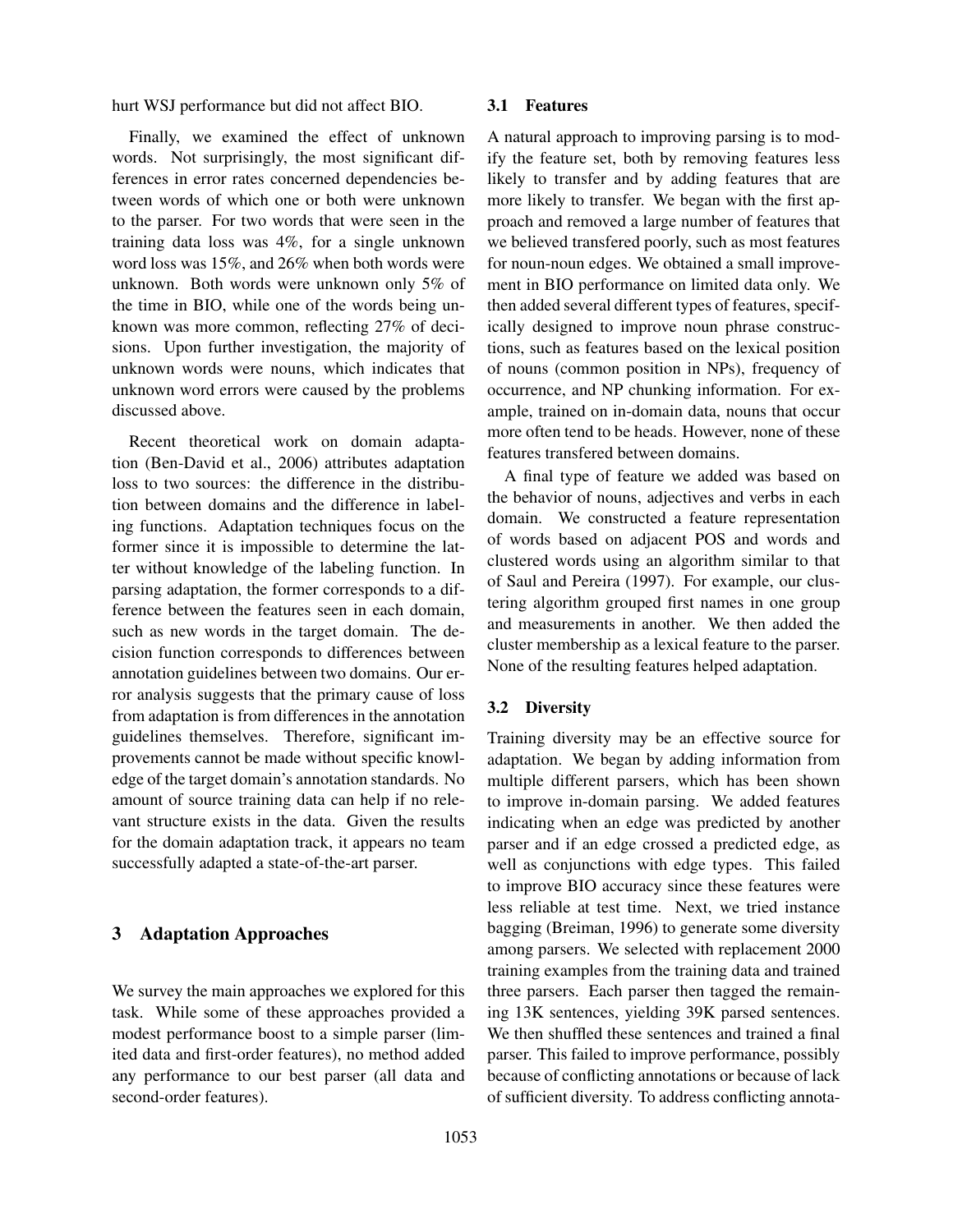tions, we added slack variables to the MIRA learning algorithm (Crammer et al., 2006) used to train the parsers, without success. We measured diversity by comparing the parses of each model. The difference in annotation agreement between the three instance bagging parsers was about half the difference between these parsers and the gold annotations. While we believe this is not enough diversity, it was not feasible to repeat our experiment with a large number of parsers.

## 3.3 Target Focused Learning

Another approach to adaptation is to favor training examples that are *similar to* the target. We first modified the weight given by the parser to each training sentence based on the similarity of the sentence to target domain sentences. This can be done by modifying the loss to limit updates in cases where the sentence does not reflect the target domain. We tried a number of criteria to weigh sentences without success, including sentence length and number of verbs. Next, we trained a discriminative model on the provided unlabeled data to predict the domain of each sentence based on POS *n*-grams in the sentence. Training sentences with a higher probability of being in the target domain received higher weights, also without success. Further experiments showed that any decrease in training data hurt parser performance. It would seem that the parser has no difficulty learning important training sentences in the presence of unimportant training examples.

A related idea focused on words, weighing highly tokens that appeared frequently in the target domain. We scaled the loss associated with a token by a factor proportional to its frequency in the target domain. We found certain scaling techniques obtained tiny improvements on the target domain that, while significant compared to competition results, are not statistically significant. We also attempted a similar approach on the feature level. A very predictive source domain feature is not useful if it does not appear in the target domain. However, limiting the feature space to target domain features had no effect. Instead, we scaled each feature's value by a factor proportional to its frequency in the target domain and trained the parser on these scaled feature values. We obtained small improvements on small amounts of training data.

## 4 Future Directions

Given our pessimistic analysis and the long list of failed methods, one may wonder if parser adaptation is possible at all. We believe that it is. First, there may be room for adaptation with our domains if a common annotation scheme is used. Second, we have stressed that typical adaptation, modifying a model trained on the source domain, will fail but there may be unsupervised parsing techniques that improve performance after adaptation, such as a rule based NP parser for BIO based on knowledge of the annotations. However, this approach is unsatisfying as it does not allow general purpose adaptation.

# 5 Acknowledgments

We thank Joel Wallenberg and Nikhil Dinesh for their informative and helpful linguistic expertise, Kevin Lerman for his edge labeler code, and Koby Crammer for helpful conversations. Dredze is supported by a NDSEG fellowship; Ganchev and Talukdar by NSF ITR EIA-0205448; and Blitzer by DARPA under Contract No. NBCHD03001. Any opinions, findings, and conclusions or recommendations expressed in this material are those of the author(s) and do not necessarily reflect the views of the DARPA or the Department of Interior-National Business Center (DOI-NBC).

#### References

- Shai Ben-David, John Blitzer, Koby Crammer, and Fernando Pereira. 2006. Analysis of representations for domain adaptation. In *NIPS*.
- Leo Breiman. 1996. Bagging predictors. *Machine Learning*, 24(2):123–140.
- R. Brown. 1973. *A First Language: The Early Stages*. Harvard University Press.
- Koby Crammer, Ofer Dekel, Joseph Keshet, Shai Shalev-Shwartz, and Yoram Singer. 2006. Online passiveaggressive algorithms. *Journal of Machine Learning Research*, 7:551–585, Mar.
- R. Johansson and P. Nugues. 2007. Extended constituent-to-dependency conversion for English. In *Proc. of the 16th Nordic Conference on Computational Linguistics (NODALIDA)*.
- Sandra Kübler. 2006. How do treebank annotation schemes influence parsing results? or how not to compare apples and oranges. In *RANLP*.